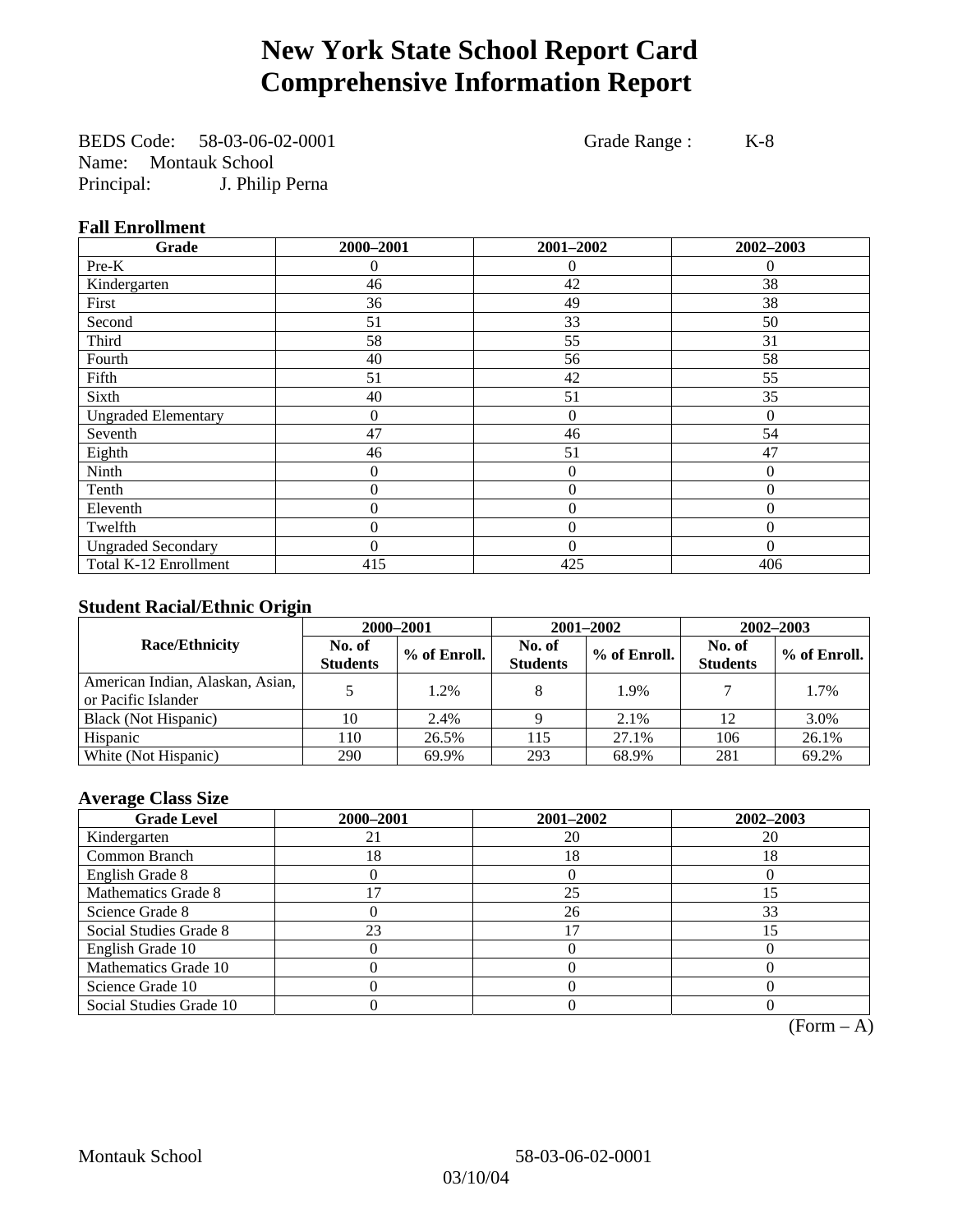## **District Need to Resource Capacity Category**

| <b>N/RC Category</b> | <b>Description</b>                                                                             |
|----------------------|------------------------------------------------------------------------------------------------|
|                      | This is a school district with low student needs in relation to district<br>resource capacity. |

### **Similar School Group and Description**

| <b>Similar School Group</b> | <b>Description</b>                                                     |
|-----------------------------|------------------------------------------------------------------------|
|                             | All schools in this group are elementary level schools in school       |
| 18                          | districts with low student needs in relation to district resource      |
|                             | capacity. The schools in this group are in the higher range of student |
|                             | needs for elementary level schools in these districts.                 |

All schools within the same N/RC category are divided into three similar school groups defined by the percentage of students in the school who are eligible for the free-lunch program and/or who are limited English proficient (also known as English language learners).

### **Student Demographics Used To Determine Similar Schools Group**

| . .                               | 2000-2001 |         | $2001 - 2002$ |         | $2002 - 2003$ |         |
|-----------------------------------|-----------|---------|---------------|---------|---------------|---------|
|                                   | Count     | Percent | Count         | Percent | Count         | Percent |
| <b>Limited English Proficient</b> | 45        | 10.8%   | 52            | 12.2%   | 34            | 8.4%    |
| <b>Eligible for Free Lunch</b>    |           | 0.0%    |               | $0.0\%$ |               | $0.0\%$ |

#### **Attendance and Suspension**

|                               | 1999–2000        |         | 2000-2001       |         | $2001 - 2002$   |         |
|-------------------------------|------------------|---------|-----------------|---------|-----------------|---------|
|                               | $%$ of<br>No. of |         | No. of          | $%$ of  |                 | $%$ of  |
|                               | <b>Students</b>  | Enroll. | <b>Students</b> | Enroll. | <b>Students</b> | Enroll. |
| <b>Annual Attendance Rate</b> |                  | 94.0%   |                 | 94.0%   |                 | 94.0%   |
| <b>Student Suspensions</b>    |                  | 0.0%    |                 | 0.2%    |                 | 0.0%    |

## **Student Socioeconomic and Stability Indicators (Percent of Enrollment)**

|                          | 2000-2001 | 2001–2002 | 2002-2003 |
|--------------------------|-----------|-----------|-----------|
| <b>Reduced Lunch</b>     | 0.0%      | $0.0\%$   | $0.0\%$   |
| <b>Public Assistance</b> | $-10%$    | 1-10%     | $11-20%$  |
| <b>Student Stability</b> | 98%       | 94%       | 100%      |

### **Staff Counts**

| Staff                                   | 2002-2003 |
|-----------------------------------------|-----------|
| <b>Total Teachers</b>                   | 42        |
| <b>Total Other Professional Staff</b>   |           |
| <b>Total Paraprofessionals</b>          | NΑ        |
| Teaching Out of Certification*          |           |
| <b>Teachers with Temporary Licenses</b> |           |

\*Teaching out of certification more than on an incidental basis. Teachers with temporary licenses are also counted as teaching out of certification.

 $(Form - B)$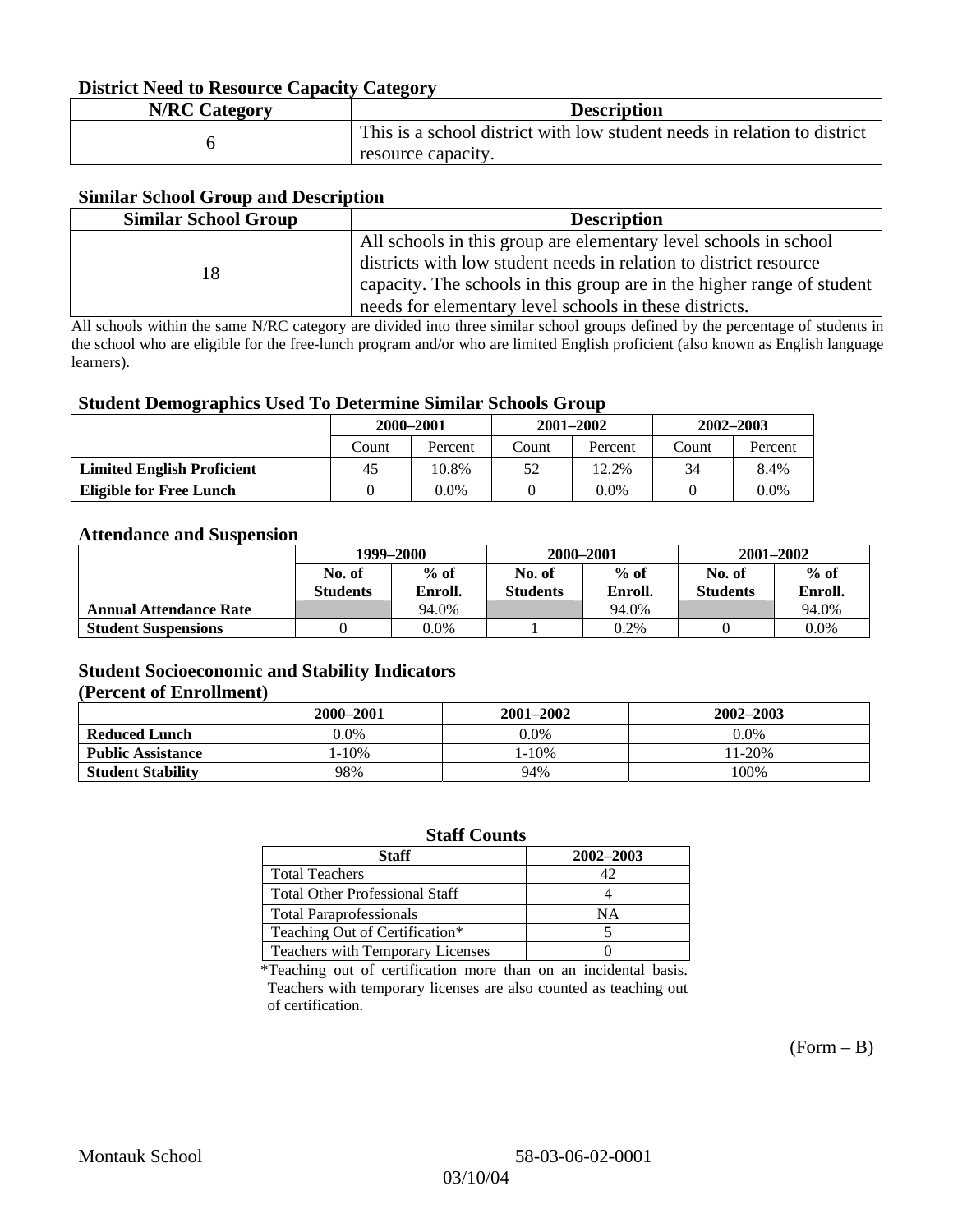# **Career Development and Occupational Studies (CDOS)**

## **Percentage of Students Documenting Self- and Career-Awareness Information and Career Exploration Activities, K–3**

| <b>Grades</b> | $2000 - 01$ | $2001 - 02$ | $2002 - 03$ |
|---------------|-------------|-------------|-------------|
| K–1           |             | 0%          | $0\%$       |
| $-3$          |             | $0\%$       | $0\%$       |

## **Students Developing a Career Plan, 4–12**

| <b>Grades</b> |                                      | $2000 - 01$ | $2001 - 02$ | $2002 - 03$ |
|---------------|--------------------------------------|-------------|-------------|-------------|
|               | Number of General-Education Students |             | 0           | $\Omega$    |
| $4 - 5$       | Number of Students with Disabilities |             | 0           | $\Omega$    |
|               | Number of All Students               |             | 0           | $\Omega$    |
|               | Percent of Enrollment                |             | 0%          | $0\%$       |
|               | Number of General-Education Students |             | 0           | 0           |
| $6 - 8$       | Number of Students with Disabilities |             | $\Omega$    | $\Omega$    |
|               | Number of All Students               |             | $\theta$    | $\Omega$    |
|               | Percent of Enrollment                |             | $0\%$       | $0\%$       |
|               | Number of General-Education Students |             | 0           | $\Omega$    |
| $9 - 12$      | Number of Students with Disabilities |             | 0           | $\Omega$    |
|               | Number of All Students               |             | $\Omega$    | $\Omega$    |
|               | Percent of Enrollment                |             | $0\%$       | 0%          |

## **Second Language Proficiency Examinations**

## **General-Education Students**

| <b>Test</b> | 2000-2001         |           |            | 2001–2002 | 2002-2003         |           |
|-------------|-------------------|-----------|------------|-----------|-------------------|-----------|
|             | <b>No. Tested</b> | % Passing | No. Tested | % Passing | <b>No. Tested</b> | % Passing |
| French      |                   | 0%        |            | $0\%$     |                   | 0%        |
| German      |                   | 0%        |            | 0%        |                   | 0%        |
| Italian     |                   | 0%        |            | 0%        |                   | 0%        |
| Latin       |                   | 0%        |            | 0%        |                   | 0%        |
| Spanish     |                   | 95%       | 45         | 96%       | 40                | 100%      |

## **Students with Disabilities**

| <b>Test</b> | 2000-2001         |           |            | 2001-2002 | 2002-2003  |           |  |
|-------------|-------------------|-----------|------------|-----------|------------|-----------|--|
|             | <b>No. Tested</b> | % Passing | No. Tested | % Passing | No. Tested | % Passing |  |
| French      |                   | 0%        |            | $0\%$     |            | 0%        |  |
| German      |                   | 0%        |            | 0%        |            | 0%        |  |
| Italian     |                   | 0%        |            | 0%        |            | 0%        |  |
| Latin       |                   | 0%        |            | 0%        |            | 0%        |  |
| Spanish     |                   |           |            |           |            |           |  |

(Form-D)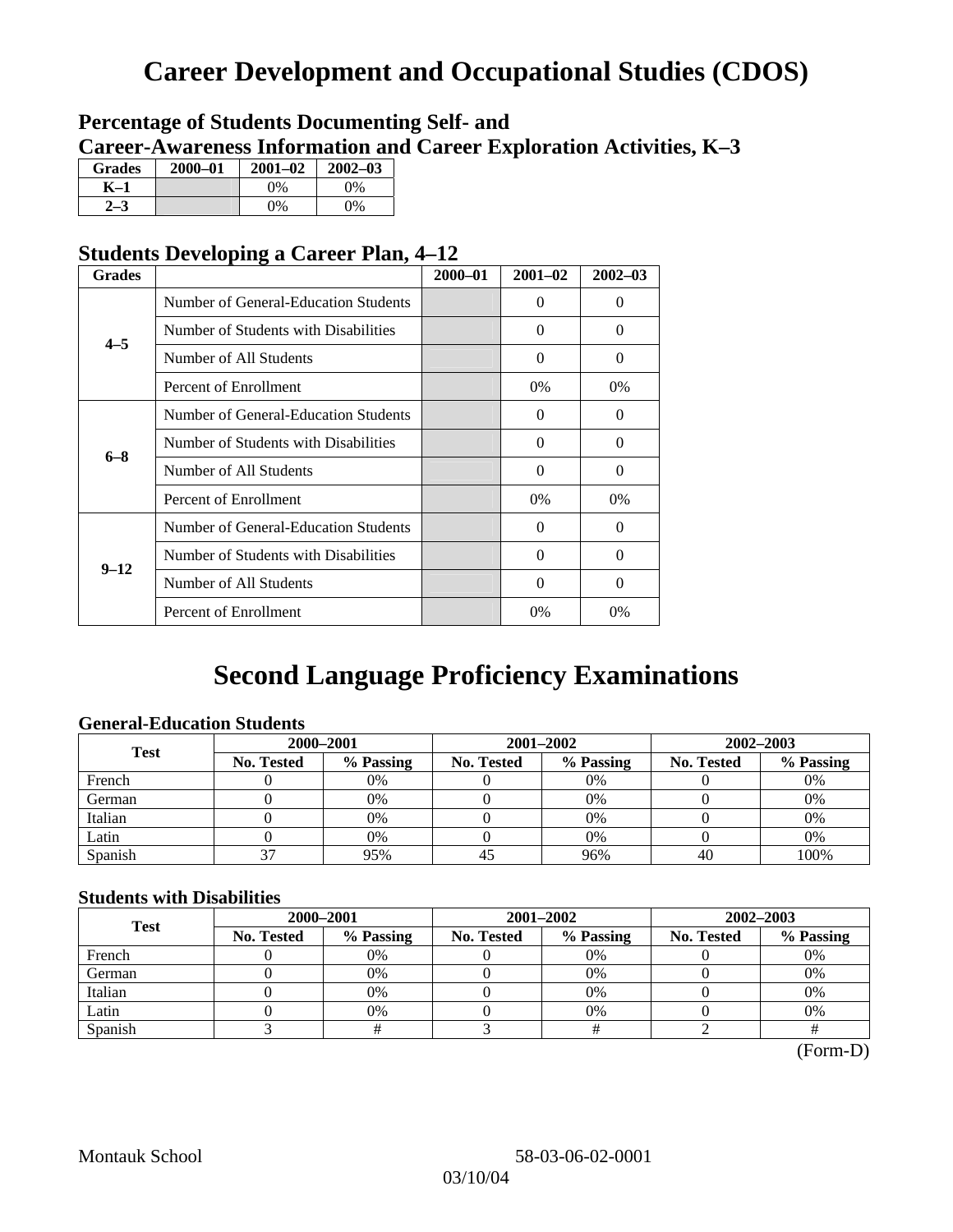# **Regents Examinations**

|                                                            | <b>All Students</b> |                                              |                           |                  | <b>Students with Disabilities</b> |                  |  |  |  |
|------------------------------------------------------------|---------------------|----------------------------------------------|---------------------------|------------------|-----------------------------------|------------------|--|--|--|
|                                                            | 2001                | 2002                                         | 2003                      | 2001             | 2002                              | 2003             |  |  |  |
| <b>Comprehensive English</b>                               |                     |                                              |                           |                  |                                   |                  |  |  |  |
| <b>Number Tested</b>                                       | $\Omega$            | $\mathbf{0}$                                 | $\boldsymbol{0}$          | $\boldsymbol{0}$ | $\mathbf{0}$                      | $\overline{0}$   |  |  |  |
| Number Scoring 55-100                                      | $\overline{0}$      | $\overline{0}$                               | $\mathbf{0}$              | $\overline{0}$   | $\overline{0}$                    | $\overline{0}$   |  |  |  |
| Number Scoring 65-100                                      | $\overline{0}$      | $\overline{0}$                               | $\mathbf{0}$              | $\overline{0}$   | $\overline{0}$                    | $\overline{0}$   |  |  |  |
| Number Scoring 85-100                                      | $\overline{0}$      | $\overline{0}$                               | $\overline{0}$            | $\overline{0}$   | $\overline{0}$                    | $\overline{0}$   |  |  |  |
| Percentage of Tested Scoring 55-100                        | 0%                  | 0%                                           | 0%                        | 0%               | 0%                                | 0%               |  |  |  |
| Percentage of Tested Scoring 65-100                        | 0%                  | 0%                                           | 0%                        | 0%               | 0%                                | 0%               |  |  |  |
| Percentage of Tested Scoring 85-100                        | 0%                  | 0%                                           | 0%                        | 0%               | 0%                                | 0%               |  |  |  |
|                                                            |                     | <b>Mathematics A</b>                         |                           |                  |                                   |                  |  |  |  |
| Number Tested                                              | $\boldsymbol{0}$    | $\mathbf{0}$                                 | 1                         | $\boldsymbol{0}$ | $\mathbf{0}$                      | $\boldsymbol{0}$ |  |  |  |
| Number Scoring 55-100                                      | $\overline{0}$      | $\overline{0}$                               | $\#$                      | $\overline{0}$   | $\overline{0}$                    | $\overline{0}$   |  |  |  |
| Number Scoring 65-100                                      | $\overline{0}$      | $\boldsymbol{0}$                             | $\#$                      | $\overline{0}$   | $\overline{0}$                    | $\overline{0}$   |  |  |  |
| Number Scoring 85-100                                      | $\overline{0}$      | $\overline{0}$                               | $\overline{\#}$           | $\overline{0}$   | $\overline{0}$                    | $\mathbf{0}$     |  |  |  |
| Percentage of Tested Scoring 55-100                        | 0%                  | 0%                                           | $\overline{\overline{H}}$ | 0%               | 0%                                | 0%               |  |  |  |
| Percentage of Tested Scoring 65-100                        | 0%                  | 0%                                           | $\#$                      | 0%               | 0%                                | 0%               |  |  |  |
| Percentage of Tested Scoring 85-100                        | 0%                  | 0%                                           | #                         | 0%               | 0%                                | 0%               |  |  |  |
|                                                            |                     | Mathematics B (first administered June 2001) |                           |                  |                                   |                  |  |  |  |
| <b>Number Tested</b>                                       | $\mathbf{0}$        | $\mathbf{0}$                                 | $\mathbf{0}$              | $\boldsymbol{0}$ | $\mathbf{0}$                      | $\overline{0}$   |  |  |  |
| Number Scoring 55-100                                      | $\overline{0}$      | $\overline{0}$                               | $\overline{0}$            | $\overline{0}$   | $\overline{0}$                    | $\overline{0}$   |  |  |  |
| Number Scoring 65-100                                      | $\overline{0}$      | $\overline{0}$                               | $\overline{0}$            | $\overline{0}$   | $\overline{0}$                    | $\overline{0}$   |  |  |  |
| Number Scoring 85-100                                      | $\overline{0}$      | $\overline{0}$                               | $\overline{0}$            | $\overline{0}$   | $\overline{0}$                    | $\overline{0}$   |  |  |  |
| Percentage of Tested Scoring 55-100                        | 0%                  | 0%                                           | 0%                        | 0%               | 0%                                | 0%               |  |  |  |
| Percentage of Tested Scoring 65-100                        | 0%                  | 0%                                           | 0%                        | 0%               | 0%                                | 0%               |  |  |  |
| Percentage of Tested Scoring 85-100                        | 0%                  | 0%                                           | 0%                        | 0%               | 0%                                | 0%               |  |  |  |
|                                                            |                     | <b>Global History and Geography</b>          |                           |                  |                                   |                  |  |  |  |
| Number Tested                                              | $\boldsymbol{0}$    | $\boldsymbol{0}$                             | $\boldsymbol{0}$          | $\boldsymbol{0}$ | $\boldsymbol{0}$                  | $\boldsymbol{0}$ |  |  |  |
| Number Scoring 55-100                                      | $\overline{0}$      | $\overline{0}$                               | $\boldsymbol{0}$          | $\overline{0}$   | $\overline{0}$                    | $\overline{0}$   |  |  |  |
| Number Scoring 65-100                                      | $\overline{0}$      | $\boldsymbol{0}$                             | $\boldsymbol{0}$          | $\boldsymbol{0}$ | $\boldsymbol{0}$                  | $\boldsymbol{0}$ |  |  |  |
| Number Scoring 85-100                                      | $\overline{0}$      | $\overline{0}$                               | $\overline{0}$            | $\overline{0}$   | $\overline{0}$                    | $\overline{0}$   |  |  |  |
| Percentage of Tested Scoring 55-100                        | 0%                  | 0%                                           | 0%                        | 0%               | 0%                                | 0%               |  |  |  |
| Percentage of Tested Scoring 65-100                        | 0%                  | 0%                                           | 0%                        | 0%               | 0%                                | 0%               |  |  |  |
| Percentage of Tested Scoring 85-100                        | 0%                  | 0%                                           | 0%                        | 0%               | 0%                                | 0%               |  |  |  |
| U.S. History and Government (first administered June 2001) |                     |                                              |                           |                  |                                   |                  |  |  |  |
| Number Tested                                              | $\theta$            | $\boldsymbol{0}$                             | $\boldsymbol{0}$          | $\boldsymbol{0}$ | $\boldsymbol{0}$                  | $\boldsymbol{0}$ |  |  |  |
| Number Scoring 55-100                                      | $\overline{0}$      | $\overline{0}$                               | $\overline{0}$            | $\overline{0}$   | $\overline{0}$                    | $\overline{0}$   |  |  |  |
| Number Scoring 65-100                                      | $\overline{0}$      | $\overline{0}$                               | $\overline{0}$            | $\overline{0}$   | $\overline{0}$                    | $\overline{0}$   |  |  |  |
| Number Scoring 85-100                                      | $\overline{0}$      | $\overline{0}$                               | $\overline{0}$            | $\overline{0}$   | $\overline{0}$                    | $\overline{0}$   |  |  |  |
| Percentage of Tested Scoring 55-100                        | 0%                  | 0%                                           | 0%                        | 0%               | 0%                                | 0%               |  |  |  |
| Percentage of Tested Scoring 65-100                        | 0%                  | 0%                                           | 0%                        | 0%               | 0%                                | 0%               |  |  |  |
| Percentage of Tested Scoring 85-100                        | 0%                  | 0%                                           | 0%                        | 0%               | 0%                                | 0%               |  |  |  |

 $\overline{(Form - F)}$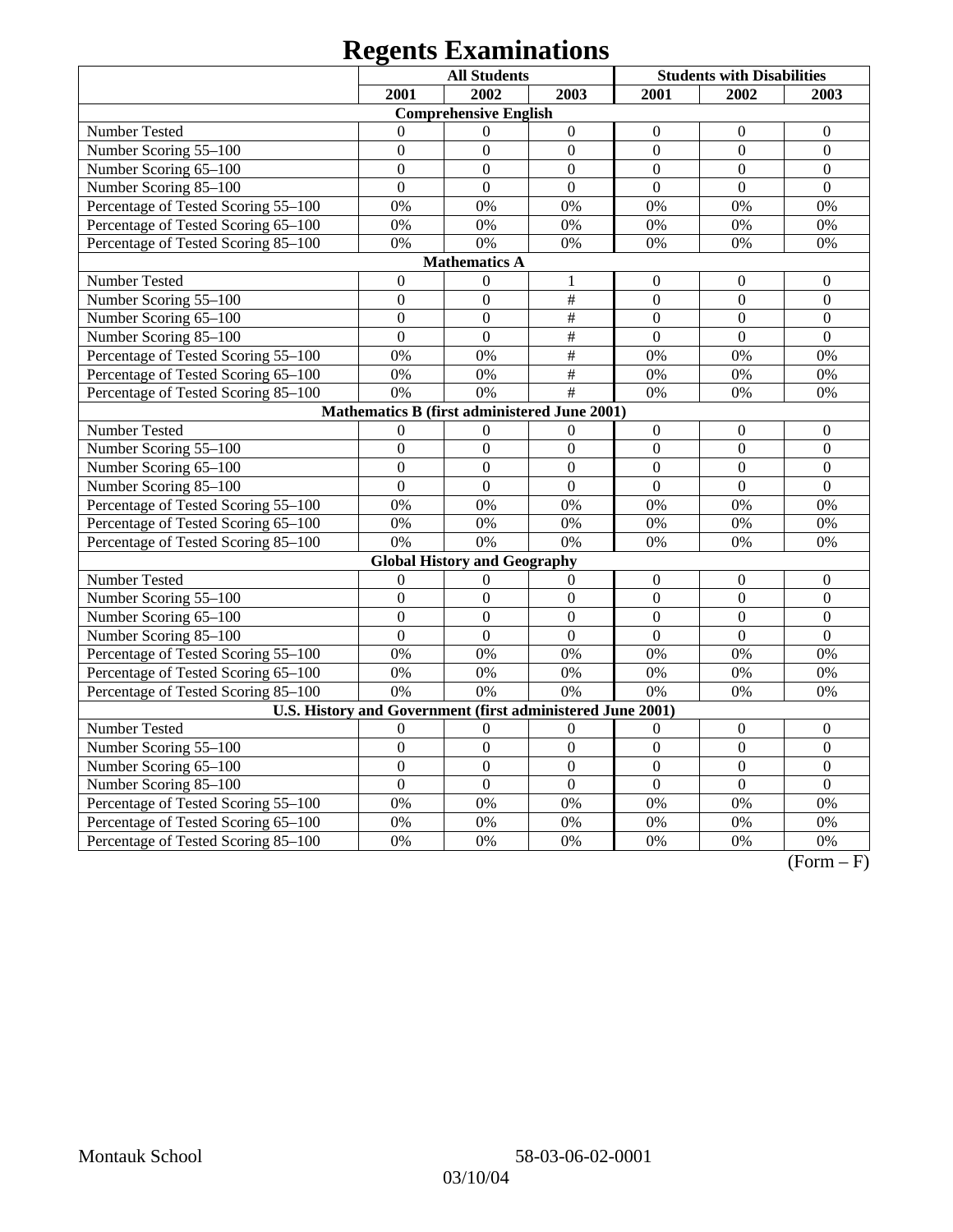# **Regents Examinations**

|                                                               | 8°-<br><b>All Students</b> |                                                           |                  | <b>Students with Disabilities</b> |                  |                  |  |  |
|---------------------------------------------------------------|----------------------------|-----------------------------------------------------------|------------------|-----------------------------------|------------------|------------------|--|--|
|                                                               | 2001<br>2002<br>2003       |                                                           |                  | 2001                              | 2002             | 2003             |  |  |
| Living Environment (first administered June 2001)             |                            |                                                           |                  |                                   |                  |                  |  |  |
| Number Tested                                                 | $\mathbf{0}$               | $\theta$                                                  | $\mathbf{0}$     | $\boldsymbol{0}$                  | $\boldsymbol{0}$ | $\boldsymbol{0}$ |  |  |
| Number Scoring 55-100                                         | $\overline{0}$             | $\overline{0}$                                            | $\overline{0}$   | $\overline{0}$                    | $\overline{0}$   | $\overline{0}$   |  |  |
| Number Scoring 65-100                                         | $\mathbf{0}$               | $\overline{0}$                                            | $\overline{0}$   | $\overline{0}$                    | $\overline{0}$   | $\mathbf{0}$     |  |  |
| Number Scoring 85-100                                         | $\mathbf{0}$               | $\overline{0}$                                            | $\boldsymbol{0}$ | $\boldsymbol{0}$                  | $\boldsymbol{0}$ | $\boldsymbol{0}$ |  |  |
| Percentage of Tested Scoring 55-100                           | 0%                         | 0%                                                        | 0%               | 0%                                | 0%               | 0%               |  |  |
| Percentage of Tested Scoring 65-100                           | 0%                         | 0%                                                        | 0%               | 0%                                | 0%               | 0%               |  |  |
| Percentage of Tested Scoring 85-100                           | 0%                         | 0%                                                        | 0%               | 0%                                | 0%               | 0%               |  |  |
| Physical Setting/Earth Science (first administered June 2001) |                            |                                                           |                  |                                   |                  |                  |  |  |
| Number Tested                                                 | 34                         | 29                                                        | 29               | 5                                 | $\boldsymbol{0}$ | $\mathbf{0}$     |  |  |
| Number Scoring 55-100                                         | 34                         | 29                                                        | 29               | $\overline{5}$                    | $\overline{0}$   | $\overline{0}$   |  |  |
| Number Scoring 65-100                                         | 34                         | 28                                                        | 29               | 5                                 | $\overline{0}$   | $\overline{0}$   |  |  |
| Number Scoring 85-100                                         | 12                         | 13                                                        | 12               | 1                                 | $\mathbf{0}$     | $\boldsymbol{0}$ |  |  |
| Percentage of Tested Scoring 55-100                           | 100%                       | 100%                                                      | 100%             | 100%                              | 0%               | 0%               |  |  |
| Percentage of Tested Scoring 65-100                           | 100%                       | 97%                                                       | 100%             | 100%                              | 0%               | 0%               |  |  |
| Percentage of Tested Scoring 85-100                           | 35%                        | 45%                                                       | 41%              | 20%                               | 0%               | 0%               |  |  |
|                                                               |                            | Physical Setting/Chemistry (first administered June 2002) |                  |                                   |                  |                  |  |  |
| Number Tested                                                 |                            | $\mathbf{0}$                                              | $\mathbf{0}$     |                                   | $\theta$         | $\theta$         |  |  |
| Number Scoring 55-100                                         |                            | $\overline{0}$                                            | $\mathbf{0}$     |                                   | $\theta$         | $\overline{0}$   |  |  |
| Number Scoring 65-100                                         |                            | $\mathbf{0}$                                              | $\mathbf{0}$     |                                   | $\theta$         | $\theta$         |  |  |
| Number Scoring 85-100                                         |                            | $\overline{0}$                                            | $\mathbf{0}$     |                                   | $\overline{0}$   | $\mathbf{0}$     |  |  |
| Percentage of Tested Scoring 55-100                           |                            | 0%                                                        | 0%               |                                   | 0%               | 0%               |  |  |
| Percentage of Tested Scoring 65-100                           |                            | 0%                                                        | 0%               |                                   | 0%               | 0%               |  |  |
| Percentage of Tested Scoring 85-100                           |                            | 0%                                                        | 0%               |                                   | 0%               | 0%               |  |  |
| Physical Setting/Physics (first administered June 2002)*      |                            |                                                           |                  |                                   |                  |                  |  |  |
| Number Tested                                                 |                            |                                                           |                  |                                   |                  |                  |  |  |
| Number Scoring 55-100                                         |                            |                                                           |                  |                                   |                  |                  |  |  |
| Number Scoring 65-100                                         |                            |                                                           |                  |                                   |                  |                  |  |  |
| Number Scoring 85-100                                         |                            |                                                           |                  |                                   |                  |                  |  |  |
| Percentage of Tested Scoring 55-100                           |                            |                                                           |                  |                                   |                  |                  |  |  |
| Percentage of Tested Scoring 65-100                           |                            |                                                           |                  |                                   |                  |                  |  |  |
| Percentage of Tested Scoring 85-100                           |                            |                                                           |                  |                                   |                  |                  |  |  |

\* Physical Setting/Physics results are not included in the report card because the Department is issuing a new conversion chart for this assessment. Data currently available to the Department are based on the original conversion chart for the assessment.

 $(Form - G)$